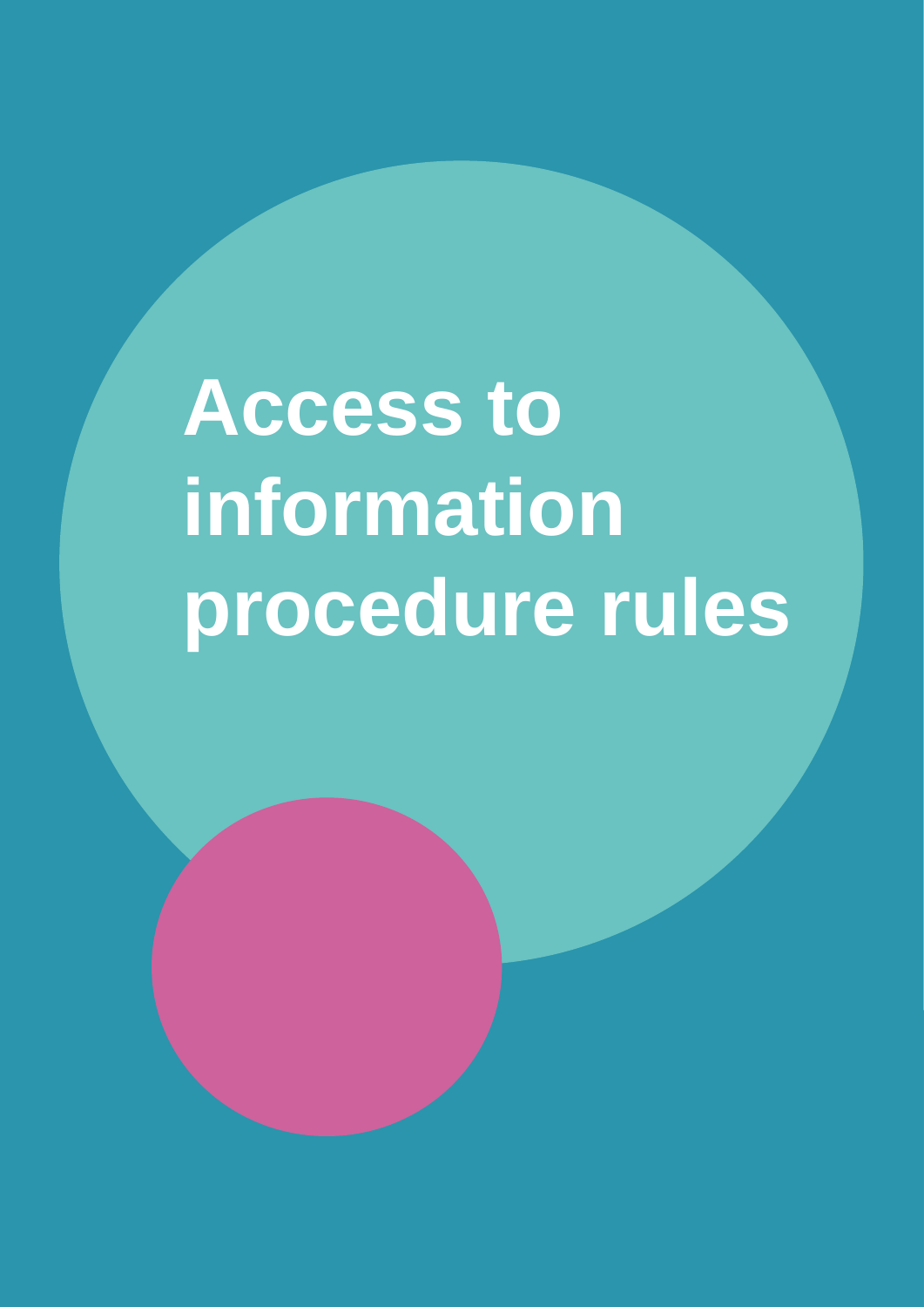# **Access to information procedure rules**

# **1.0 SCOPE**

These rules apply to all meetings of the Council, its Standing Committees, including the Executive, Joint Committees, Sub-Committees and Panels.

## **2.0 ADDITIONAL RIGHTS TO INFORMATION**

These rules do not affect any more specific rights to information contained elsewhere in this Constitution or the law, including the developing position on Freedom of Information. In addition, there may also be implications arising from Data Protection and Human Rights legislation, which is still evolving.

## **3.0 RIGHTS TO ATTEND MEETINGS**

Members of the public may attend all meetings subject only to the exceptions in these rules.

# **4.0 NOTICES OF MEETING**

The Council will give at least five clear days' notice of any meeting by posting details of the meeting at

The Council Offices The Burys, Godalming

Farnham Locality Office South Street, Farnham

and also on the Waverley website.

# **5.0 ACCESS TO AGENDA AND REPORTS BEFORE THE MEETING**

The Council will make copies of the agenda and reports open to the public available for inspection at the offices listed above, at least five clear days before the meeting, and also on the Waverley website unless a meeting is called as a matter of urgency (Procedure Rule 15 refers) and papers will be made available as soon as possible on the Council's website.

Where reports referred to in the agenda are prepared after the summons for members to attend the meeting has been sent out, the designated officer shall make each such report available to the public as soon as the report is completed and sent to councillors.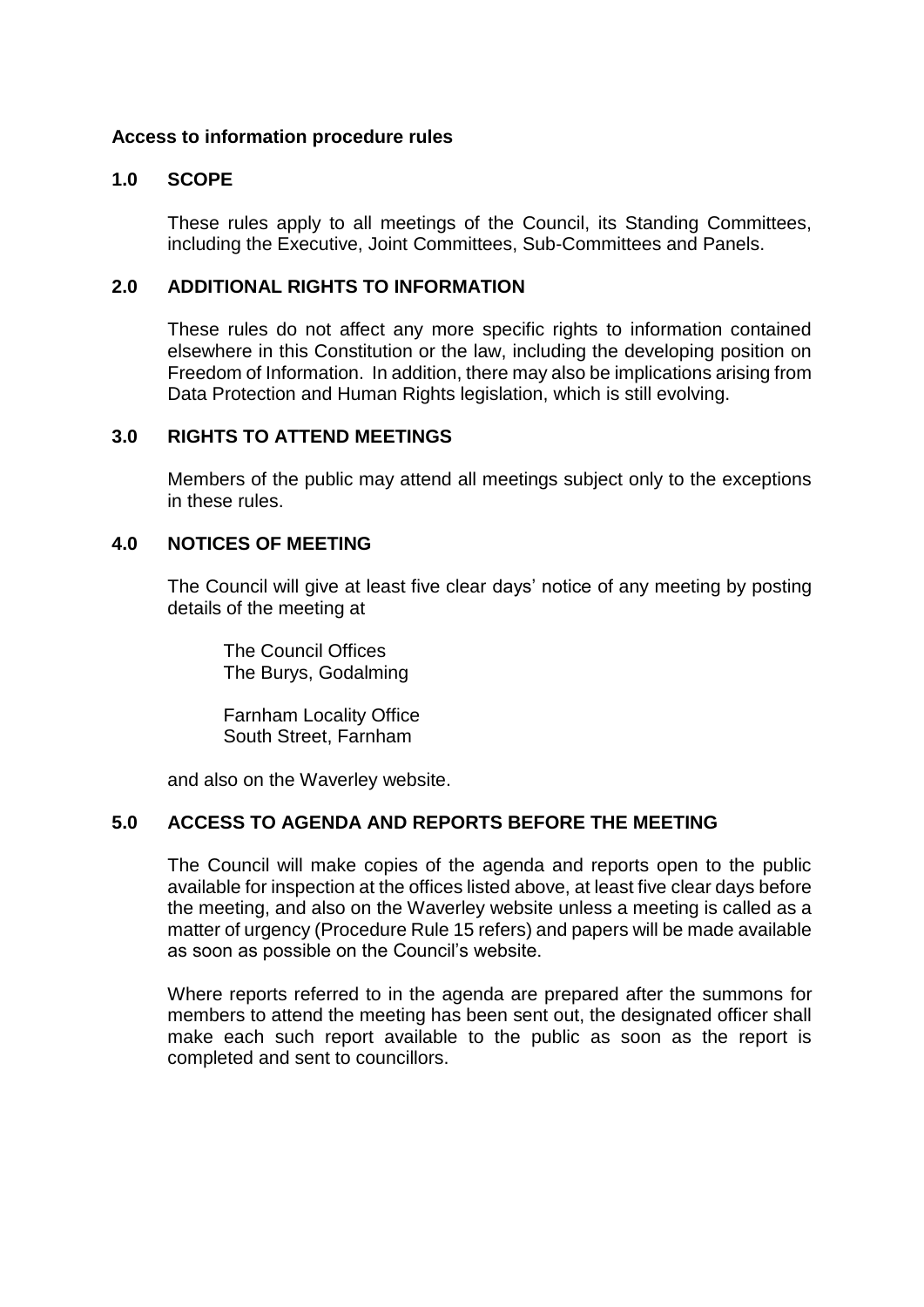# **6.0 SUPPLY OF COPIES**

The Council will publish on its website and supply copies of:

- (a) any agenda and reports which are open to public inspection;
- (b) any summary agenda pages indicating the nature of the items in the agenda; and
- (c) if the proper officer thinks fit, copies of any other documents supplied to councillors in connection with an item

to any person on payment of a charge for postage and any other costs.

# **7.0 ACCESS TO MINUTES AFTER THE MEETING**

The Council will make available copies of the following for six years after a meeting:

- (a) the minutes of the meeting excluding any part of the minutes of proceedings when the meeting was not open to the public or which would disclose information which remains exempt or confidential;
- (b) a summary of any proceedings not open to the public where the minutes open to inspection would not provide a reasonably fair and coherent record;
- (c) the agenda for the meeting; and
- (d) reports relating to items when the meeting was open to the public.

# **8.0 BACKGROUND PAPERS**

# **8.1 List of background papers**

The report author will set out in every report a list of those documents (called background papers) relating to the subject matter of the report which in his/her opinion:

- (a) disclose any facts or matters on which the report or an important part of the report is based; and
- (b) which have been relied on to a material extent in preparing the report

but does not include published works or those which disclose exempt or confidential information (as defined in Rule 10).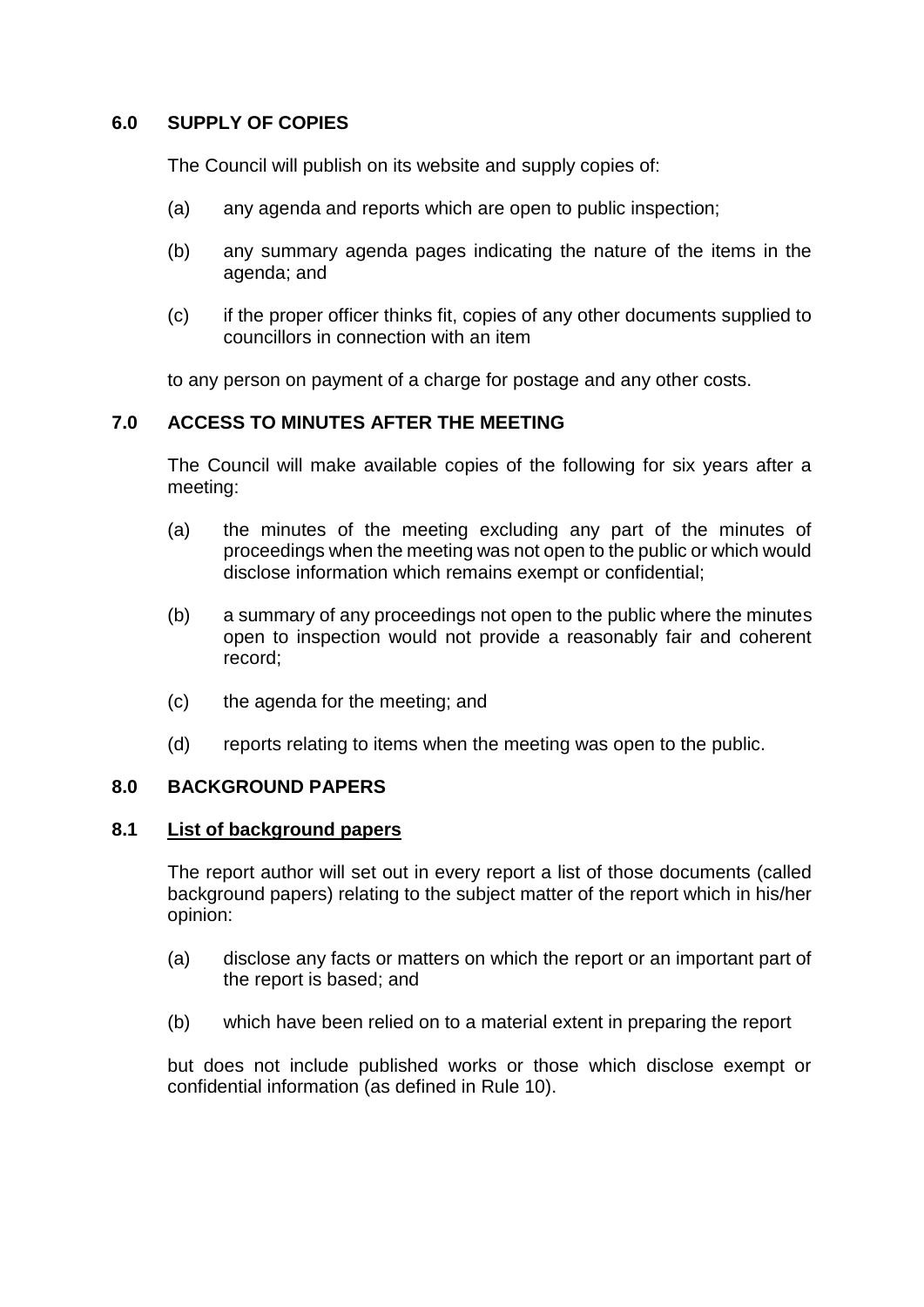# **8.2 Public inspection of background papers**

The Council will make available for public inspection for four years after the date of the meeting one copy of each of the documents on the list of background papers.

# **9.0 SUMMARY OF PUBLIC'S RIGHTS**

These rules comprise a summary of the public's rights to attend meetings and to inspect and copy documents kept at and available to the public at:

The Council Offices, The Burys, Godalming, Surrey.

# **10.0 EXCLUSION OF ACCESS BY THE PUBLIC TO MEETINGS**

# **10.1 Confidential information – requirement to exclude public**

The public must be excluded from meetings whenever it is likely in view of the nature of the business to be transacted or the nature of the proceedings that confidential information would be disclosed.

# **10.2 Exempt information – discretion to exclude public**

The public may be excluded from meetings whenever it is likely in view of the nature of the business to be transacted or the nature of the proceedings that exempt information would be disclosed.

Where the meeting will determine any person's civil rights or obligations, or adversely affect their possessions, Article 6 of Schedule 1 of the Human Rights Act establishes a presumption that the meeting will be held in public unless a private hearing is necessary for one of the reasons specified in Article 6.

# **10.3 Meaning of confidential information**

Confidential information means information given to the Council by a Government Department on terms which forbid its public disclosure or information which cannot be publicly disclosed by Court Order.

# **10.4 Meaning of exempt information**

Exempt information means information falling within the following categories (subject to any condition), and where the Council has resolved that the discretion should be exercised: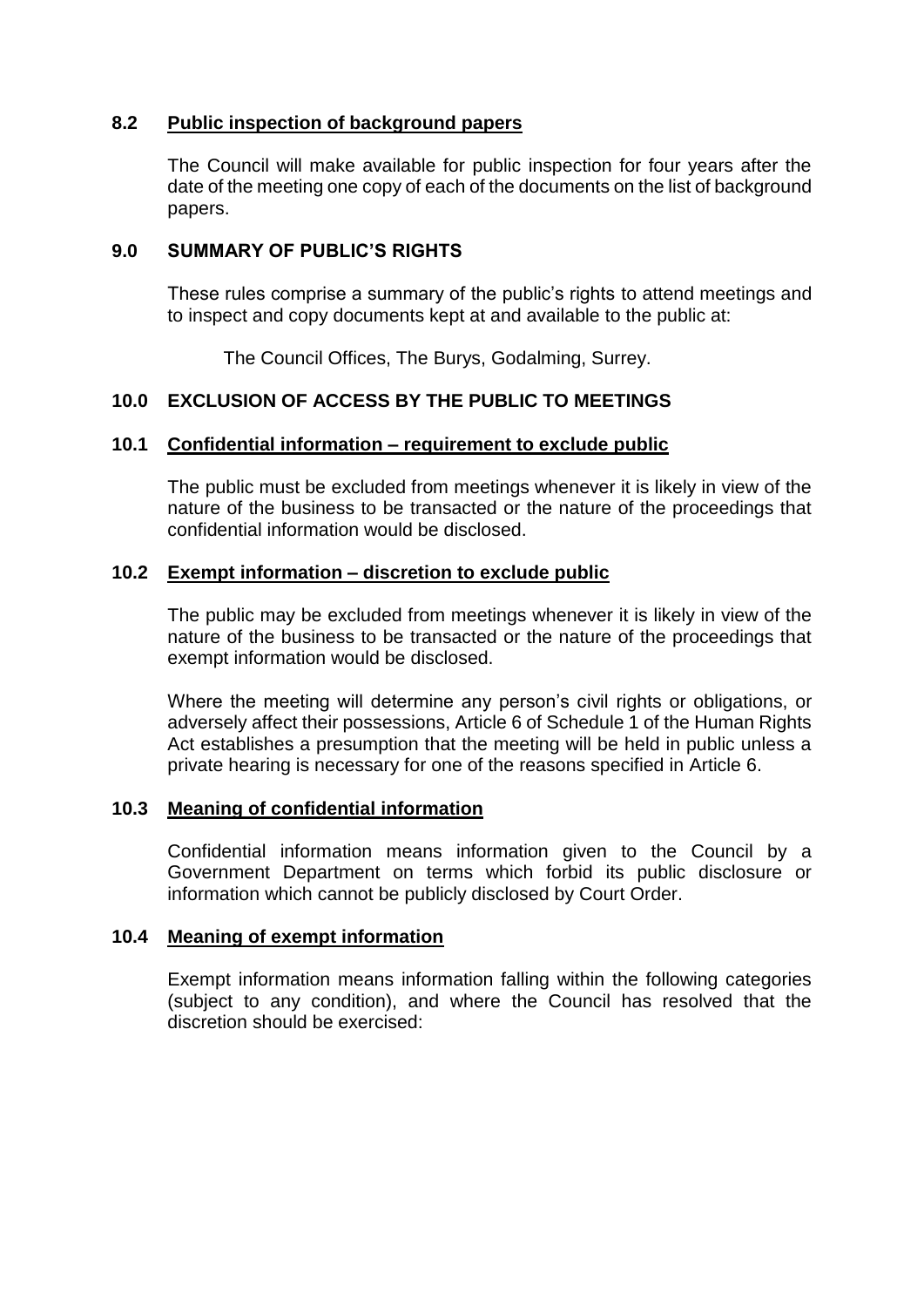| <b>Category</b> |                                                                                                                                                                                                                                                                                                         | <b>Condition</b>                                                                                                                                                                                                                                                                                                               |
|-----------------|---------------------------------------------------------------------------------------------------------------------------------------------------------------------------------------------------------------------------------------------------------------------------------------------------------|--------------------------------------------------------------------------------------------------------------------------------------------------------------------------------------------------------------------------------------------------------------------------------------------------------------------------------|
| 1.              | Information relating to any<br>individual                                                                                                                                                                                                                                                               | Information is not exempt information<br>unless it relates to an individual of that<br>description in the capacity indicated by<br>the description                                                                                                                                                                             |
| 2.              | Information which is likely to<br>reveal the identity of an<br>individual                                                                                                                                                                                                                               | Information is not exempt information<br>unless it relates to an individual of that<br>description in the capacity indicated by<br>the description                                                                                                                                                                             |
| 3.              | Information relating to the<br>financial or business affairs of<br>any particular person<br>(including the authority holding<br>that information)                                                                                                                                                       | Information falling within paragraph 3 is<br>not exempt if it is information that is<br>required to be registered under the<br>Companies Act 1985, the Friendly<br>Societies Acts 1974 and 1992, the<br>Industrial and Provident Societies Acts<br>1965 to 1978, the Building Societies Act<br>1986 or the Charities Act 1993. |
| 4.              | Information relating to any<br>consultations or negotiations,<br>or contemplated consultations<br>or negotiations, in connection<br>with any labour relations<br>matters arising between the<br>authority or a Minister of the<br>Crown and employees of, or<br>officer-holders under, the<br>authority |                                                                                                                                                                                                                                                                                                                                |
| 5.              | Information in respect of which<br>a claim to legal professional<br>privilege could be maintained<br>in legal proceedings.                                                                                                                                                                              |                                                                                                                                                                                                                                                                                                                                |
| 6.              | Information which reveals that<br>the authority proposes:-<br>(a)<br>give<br>under<br>any<br>to<br>notice<br>enactment<br>a<br>under or by virtue of<br>which requirements are<br>imposed on a person; or                                                                                               | Information within paragraph 6 is exempt<br>only if and so long as disclosure to the<br>public might afford an opportunity to a<br>person affected by the notice, order or<br>direction to defeat the purpose or one of<br>the purposes for which the notice, order<br>or direction is to be given or made                     |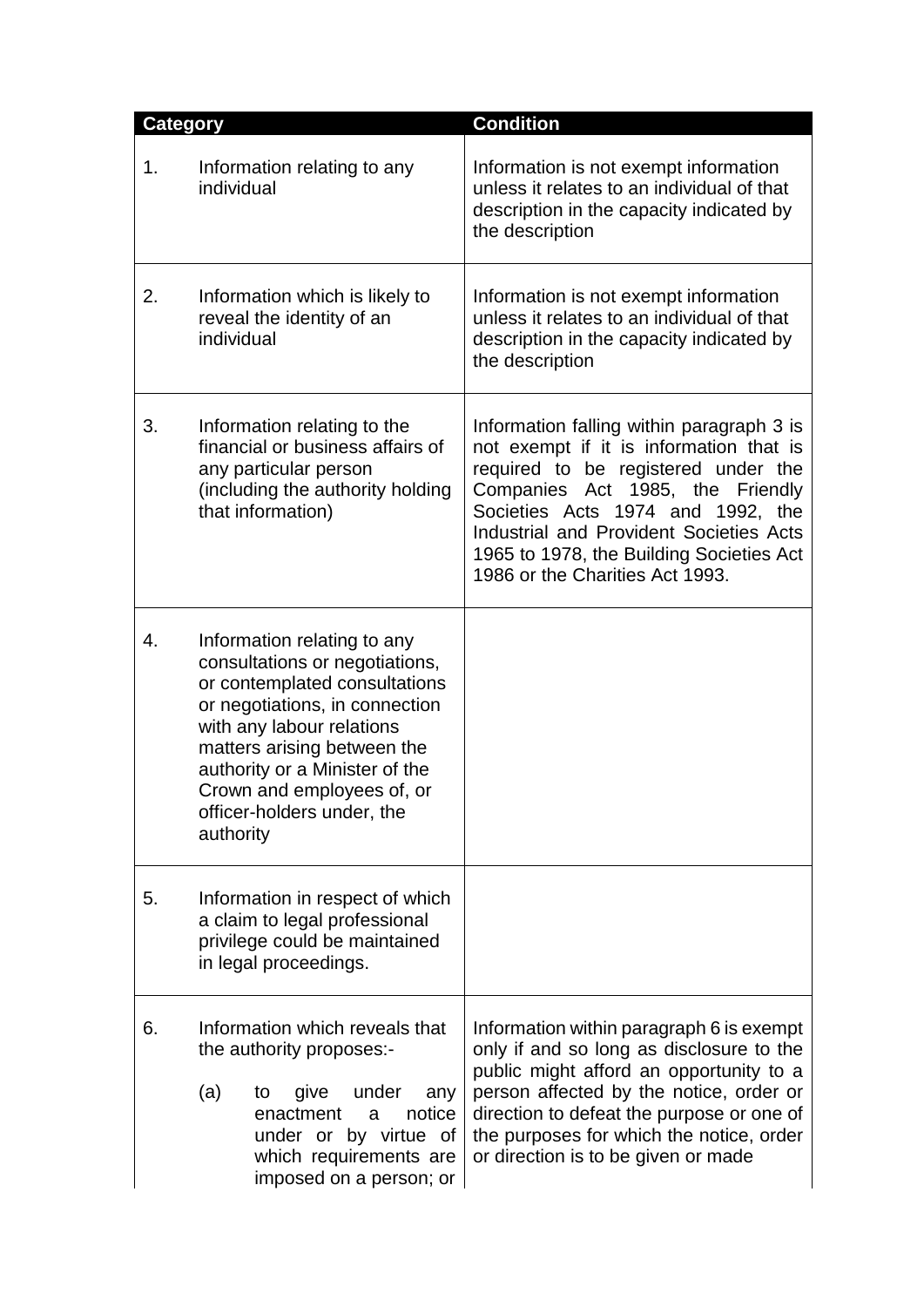|                                                                                                                  | (b)     | to make an order or<br>direction under any<br>enactment                                                                             |  |
|------------------------------------------------------------------------------------------------------------------|---------|-------------------------------------------------------------------------------------------------------------------------------------|--|
| 7.                                                                                                               | crime * | Information relating to any<br>action taken or to be taken in<br>connection with the prevention,<br>investigation or prosecution of |  |
| * For the Standards Panel, the<br>additional paragraphs are to be read<br>as if inserted following Paragraph 7:- |         |                                                                                                                                     |  |
| 7A.                                                                                                              |         | Information which is subject to<br>any obligation of<br>confidentiality.                                                            |  |
| 7B.                                                                                                              |         | Information which relates in<br>any way to matters concerning<br>national security.                                                 |  |
| 7C.                                                                                                              |         | The deliberations of a<br>Standards Panel in reaching<br>any finding on a matter<br>referred to that Panel                          |  |

Information which is otherwise exempt by virtue of paragraphs 1 to 7 above, may be exempt "if and so long, as in all the circumstances of the case, the public interest in maintaining the exemption outweighs the public interest in disclosing the information".

Information is not exempt information if it relates to proposed development for which the Council, as local planning authority, may grant itself planning permission pursuant to Regulation 3 of the Town and Country Planning General Regulations 1992.

# **11.0 EXCLUSION OF ACCESS BY THE PUBLIC TO REPORTS**

If the Chief Executive/Head of Policy and Governance/Monitoring Officer thinks fit, the Council may exclude access by the public to reports which in his or her opinion relate to items during which, in accordance with Rule 10, the meeting is likely not to be open to the public. Such reports will be marked "Not for publication" together with the category of information likely to be disclosed.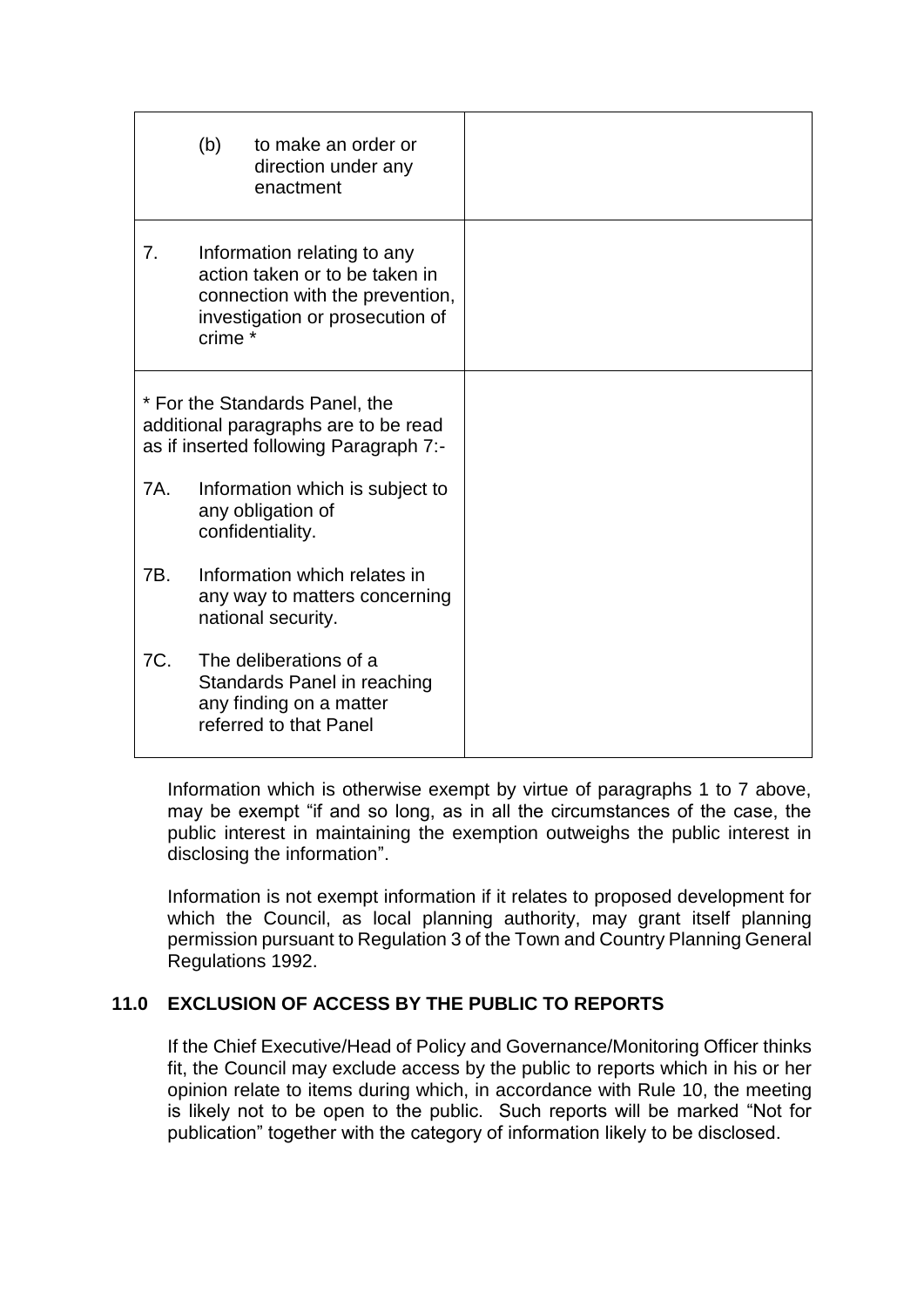# **12.0 APPLICATION OF RULES TO THE EXECUTIVE**

Rules 13 – 24 apply to the Executive. If the Executive meets to discuss and take a key decision then it must also comply with Rules  $1 - 11$  unless Rule 15 (Urgent Decisions) apply. A key decision is defined in Article 13 of the Constitution.

This requirement does not include meetings, whose sole purpose is for officers to brief members.

# **13.0 PROCEDURE BEFORE TAKING KEY DECISIONS**

Subject to Rule 15 (Urgent Decisions), a key decision may not be taken unless:

- (a) a notice (called here a Forward Programme) has been published in connection with the matter in question;
- (b) at least 5 clear days have elapsed since the publication of the Forward Programme; and
- (c) where the decision is to be taken at a meeting of the Executive, notice of the meeting has been given in accordance with Rule 4 (notice of meetings); or
- (d) it results from central government guidance of which the Council has been notified in insufficient time.

# **14.0 THE FORWARD PLAN**

# **14.1 Forward Programme**

The Council's Forward Plan of Key Decisions, to be known as the Forward Programme will be adopted by the Executive. Forward plans and proposals to deal with decisions will be adopted by each meeting of the Executive to cover a period of at least four months, beginning with the day of the Executive meeting.

# **14.2 Contents of Forward Programme**

The Forward Programme will contain matters which the Executive has reason to believe will be subject of a key decision to be taken by the Executive during the period covered by the plan. It will detail the matter in respect of which a decision is to be made and the earliest anticipated date of the decision-making meeting. It will describe the following particulars in so far as the information is available or might reasonably be obtained:

- (a) the identity of the principal groups whom the decision taker proposes to consult before taking the decision;
- (b) the means by which any such consultation is proposed to be undertaken;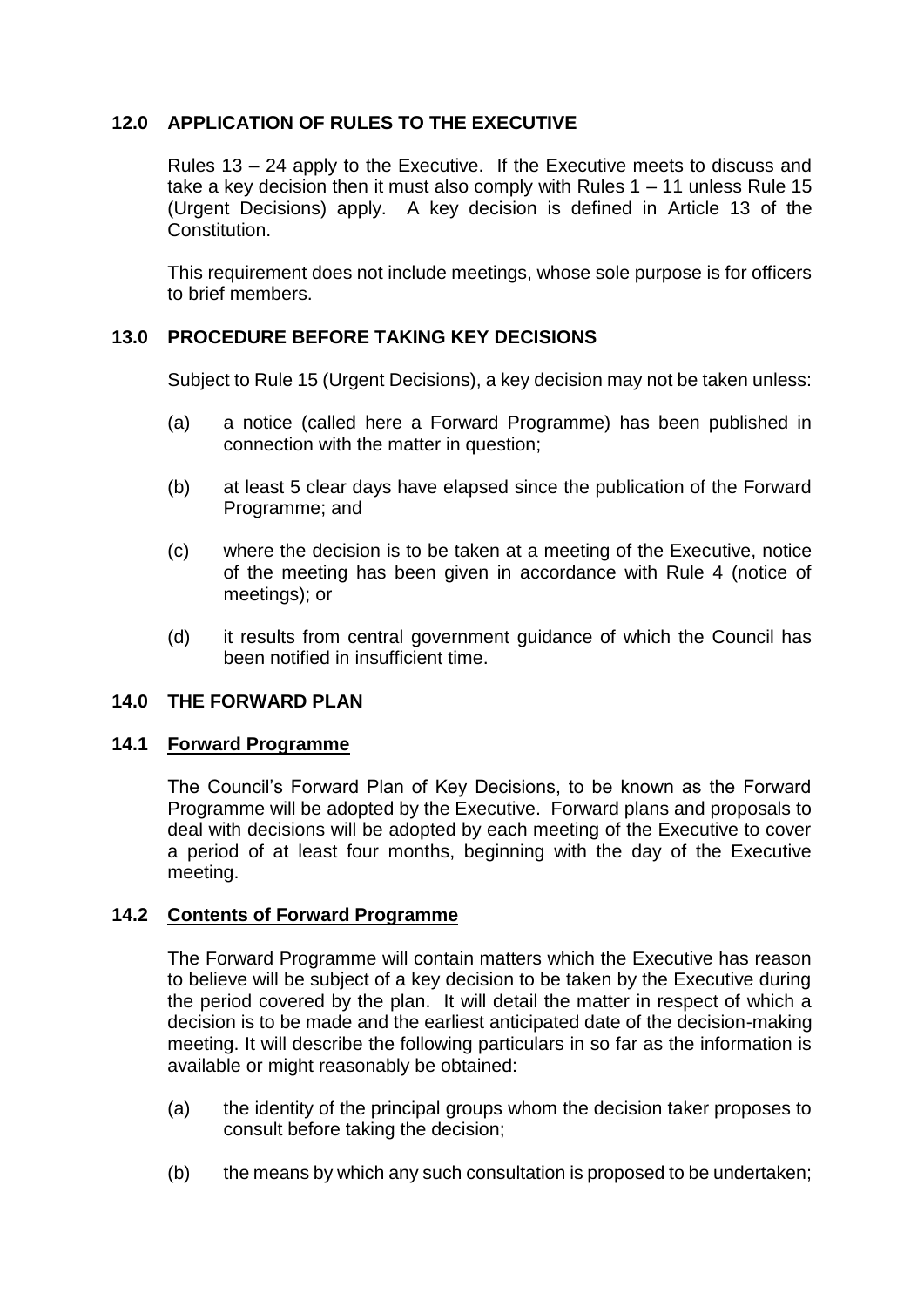(c) the steps any person might take who wishes to make representations to the executive or decision taker about the matter in respect of which the decision is to be made, and the date by which those steps must be taken; and

Variations to the Forward Programme will be published with the papers of the Executive. The Constitution of the Council does not provide for decisions to be taken by single members of the Council.

The Council's Scheme of Delegation may allow for decisions to be made by single officers in consultation with specified members. The responsibility for such decisions rests with the officer concerned.

The Head of Policy and Governance will publish once a year a notice on the website, stating:-

- (a) that key decisions are to be taken on behalf of the Council;
- (b) that a forward plan containing particulars of the matters on which decisions are to be taken will be prepared on a monthly basis;
- (c) that the plan will contain details of the key decisions to be made for the four month period following its publication;
- (d) that each plan will be available for inspection at reasonable hours free of charge at the Council's offices;
- (e) that each plan will contain a list of the documents submitted to the decision takers for consideration in relation to the key decisions on the plan;
- (f) the address from which, subject to any prohibition or restriction on their disclosure, copies of, or extracts from, any document listed in the forward plan is available;
- (g) that other documents may be submitted to decision takers;
- (h) the procedure for requesting details of documents (if any) as they become available; and
- (i) the dates on each month in the following year on which each forward plan will be published and available to the public at the Council's offices.

Exempt information need not be included in a Forward Programme and confidential information cannot be included although a reference should be included to state which category of exempt information might apply to any particular reports.

### **15.0 URGENT DECISIONS**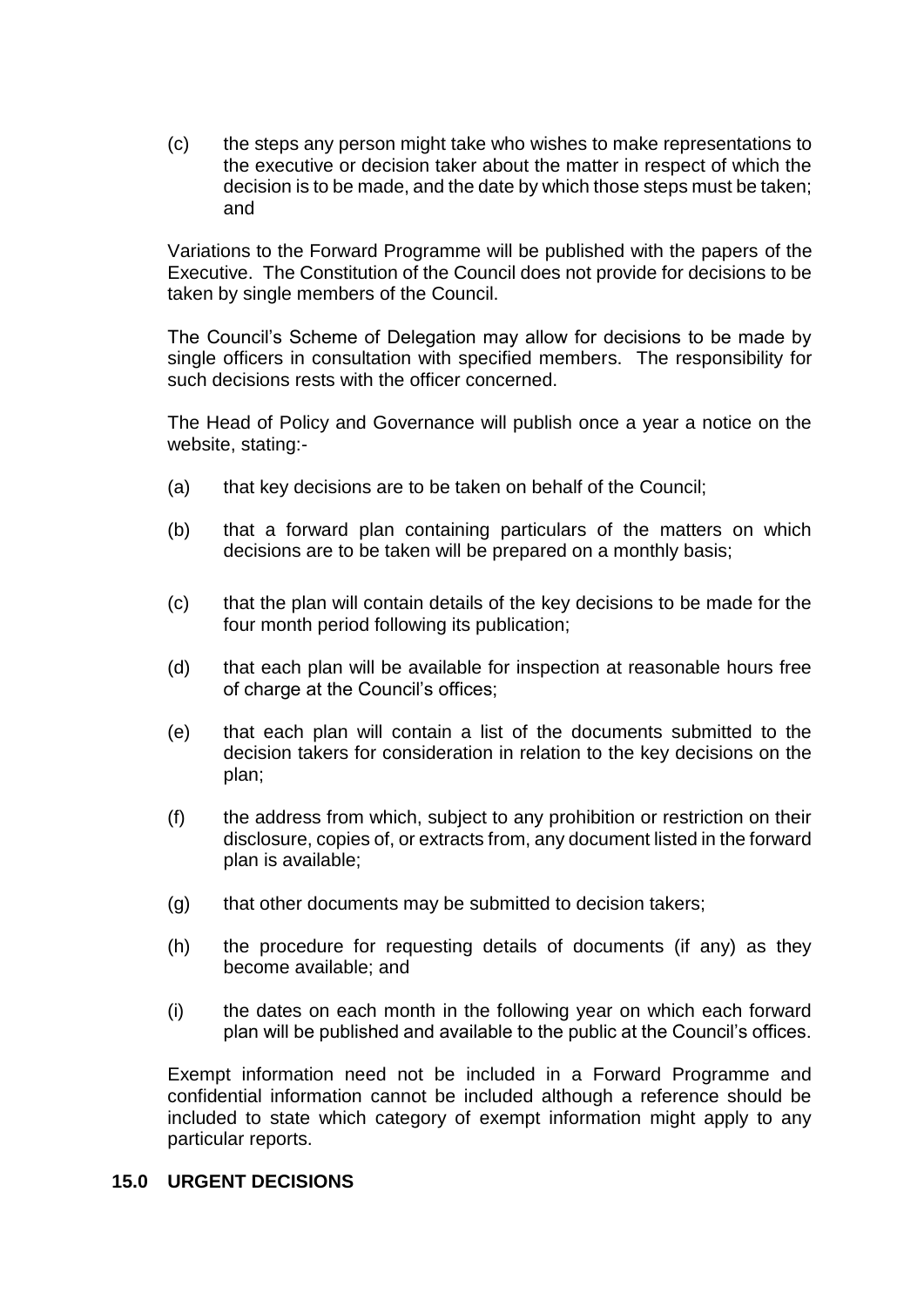If a matter which is likely to be a key decision has not been included in the Forward Programme, then the decision may still be taken if:

- (a) the decision must be taken by such a date that it is impracticable to defer the decision until it has been included in the next Forward Programme;
- (b) the Head of Policy and Governance has informed the Chairman of a relevant Overview and Scrutiny Committee, or if there is no such person available, each member of that Committee by notice in writing, of the matter in respect of which the decision is to be made;
- (c) as soon as reasonably practicable, the Head of Policy and Governance shall make available at the Council Offices for inspection by the public, and publish on the Council's website, a notice setting out the reasons why it was impracticable to include the item in a forward plan; and
- (d) at least three clear days have elapsed since the Head of Policy and Governance has complied with (b) and (c) above.

In the event that 3 clear days are not available, the decision may only be made if agreement has been obtained from:

- (a) the Chairman of the relevant Overview and Scrutiny Committee; or
- (b) if there is no such person, or the appropriate Chairman of the Overview and Scrutiny Committee is unable to act, the Mayor; or
- (c) where there is no Chairman of the Overview and Scrutiny Committee or Mayor, the Deputy Mayor,

that the making of the decision is urgent and cannot reasonably be deferred.

### **16.0 REPORT TO COUNCIL**

### **16.1 When an Overview and Scrutiny Committee can require a report**

If an Overview and Scrutiny Committee thinks that a key decision has been taken which was not:

- (a) included in the Forward Programme; or
- (b) the subject of the general exception procedure; or
- (c) the subject of an agreement with a relevant Overview and Scrutiny Committee Chairman, or the Mayor or Deputy Mayor, under Rule 15;

the Committee may require the Executive to submit a report to the Council within such reasonable time as the Committee specifies. The power to require a report rests with the Committee, but is also delegated to the Monitoring Officer, who shall require such a report on behalf of the Committee when so requested by the relevant Overview and Scrutiny Chairman or any 5 members. Alternatively the requirement may be raised by resolution passed at a meeting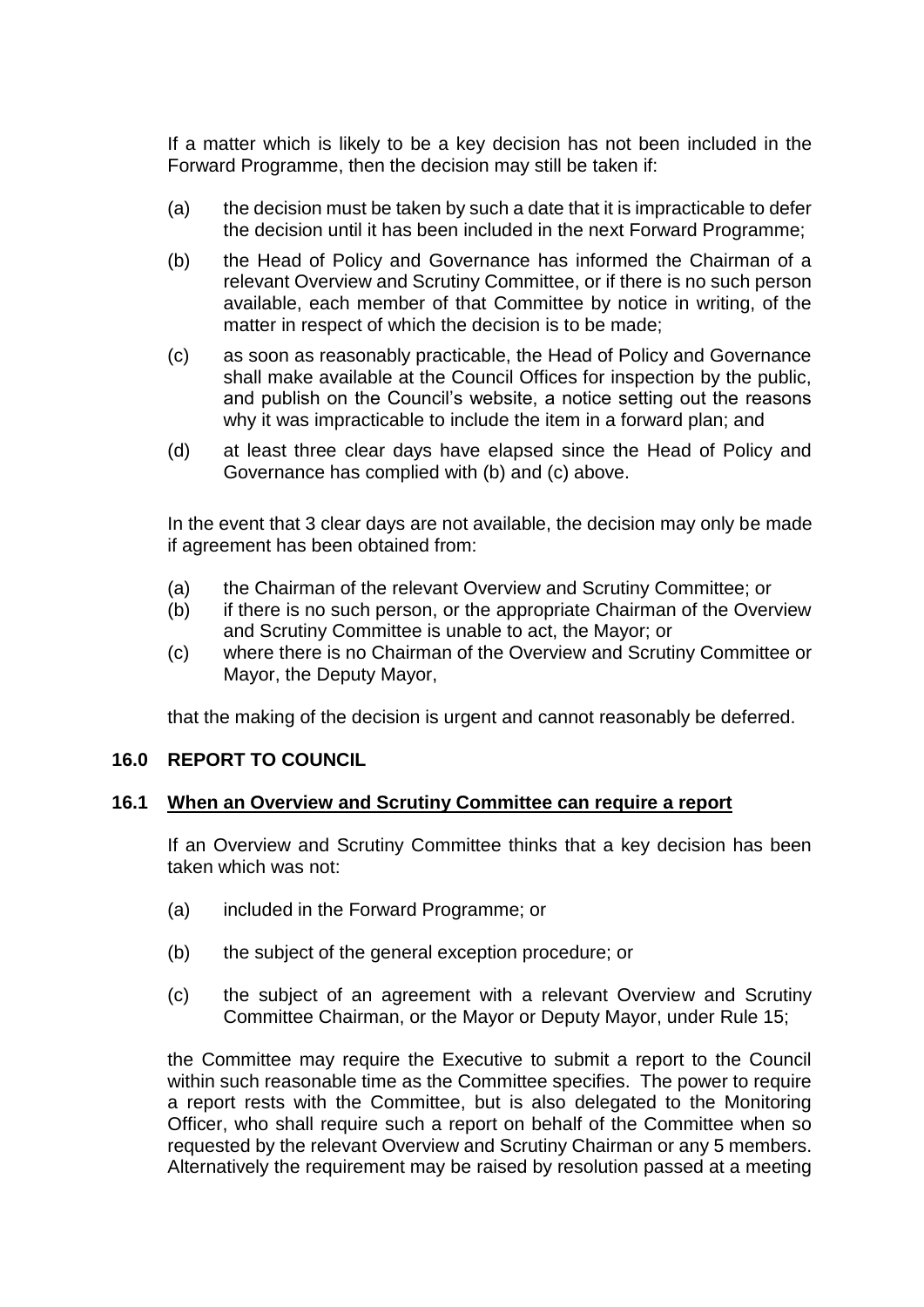of the relevant Overview and Scrutiny Committee or by the Co-ordinating **Board** 

# **16.2 Executive's report to Council**

The Executive will prepare a report for submission to the next available meeting of the Council. However, if the next meeting of the Council is within 7 days of receipt of the written notice, or the resolution of the Committee, then the report may be submitted to the meeting after that. The report to Council will set out particulars of the decision, and if the Leader is of the opinion that it was not a key decision, the reasons for that opinion.

# **16.3 Quarterly reports on Urgent decisions**

In any event the Leader will submit quarterly reports to the Council on the Executive decisions taken in the circumstances set out in Rule 15 (urgent decisions) in the preceding three months. The report will include the number of decisions so taken and a summary of the matters in respect of which those decisions were taken.

# **17.0 RECORD OF DECISIONS**

After any meeting of the Executive, the proper officer will produce a record of every decision taken at that meeting as soon as practicable. The record will include a statement of the reasons for each decision and any alternative options considered and rejected at that meeting.

# **18.0 MEETINGS RELATING TO MATTERS WHICH ARE NOT KEY DECISIONS**

All meetings of the Council, the Executive, or of Committees and Sub-Committees of the Council will be held in public, except in so far as confidential or exempt information is the subject matter of debate.

# **19.0 NOTICE OF MEETING OF THE EXECUTIVE**

Members of the Executive will be entitled to receive five clear working days' notice of a meeting to which they are summoned, unless the meeting is convened at shorter notice as a matter of urgency.

The Chief Executive, the Monitoring Officer, the Borough Solicitor, and their nominees, are entitled to attend any meeting of the Executive.

# **20.0 DECISIONS BY THE EXECUTIVE**

# **20.1 Reports intended to be taken into account**

Where the Executive receives a report which it intends to take into account in making any key decision, then the decision will not be made until at least 5 clear days after receipt of that report.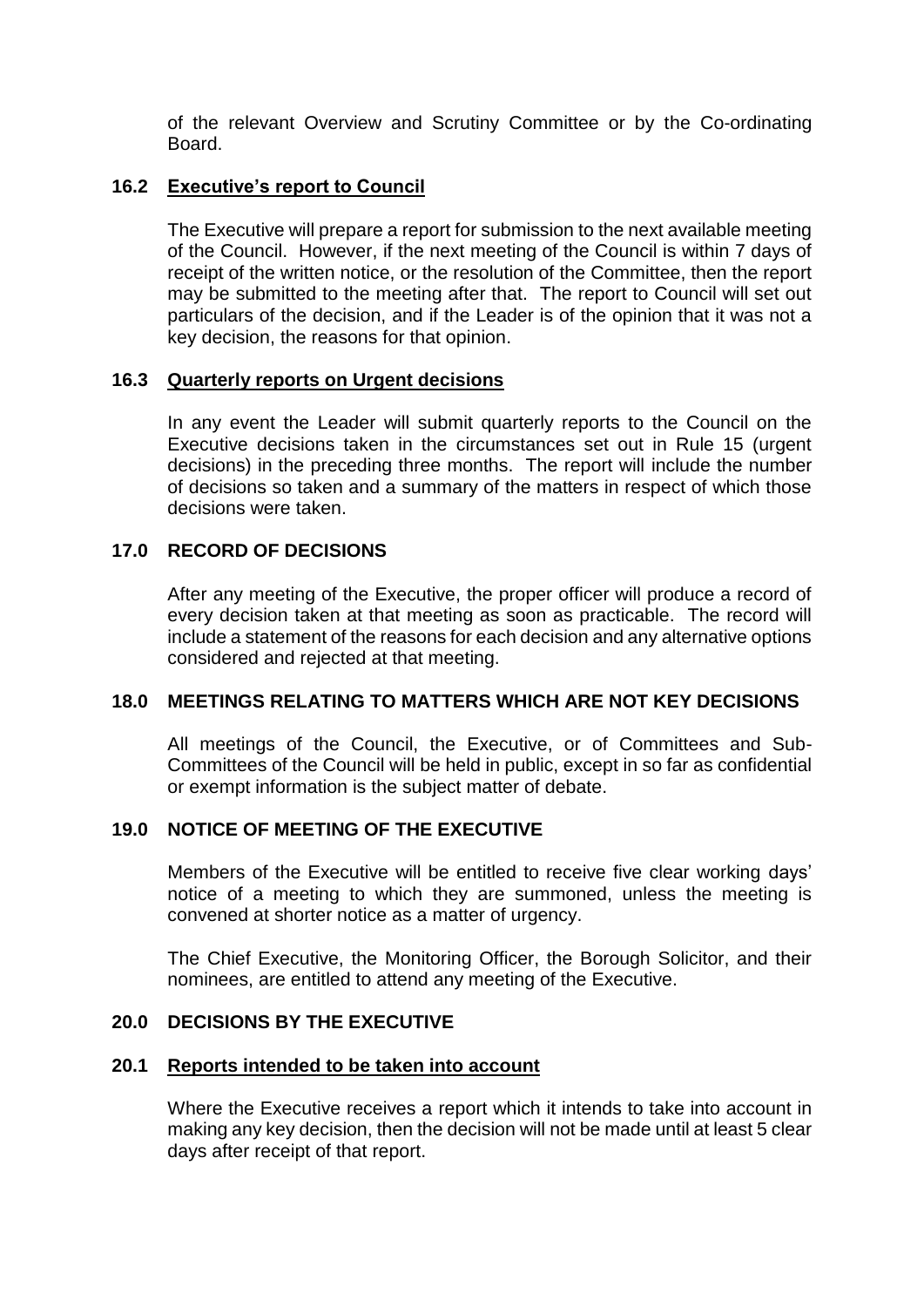# **20.2 Provision of copies of reports to Overview and Scrutiny Committees**

On giving of such a report to the Executive, the person who prepared the report will give a copy of it to the Chairman of every relevant Overview and Scrutiny Committee as soon as reasonably practicable, and make it publicly available at the same time.

# **20.3 Record of decision**

As soon as reasonably practicable after an Executive decision has been taken, the Head of Policy and Governance will prepare a record of the decision, a statement of the reasons for it and any alternative options considered and rejected. The provisions of Rules 7 and 8 (inspection of documents after meetings) will also apply to the making of decisions by the Executive. This does not require the disclosure of exempt or confidential information or advice.

# **21.0 OVERVIEW AND SCRUTINY COMMITTEES ACCESS TO DOCUMENTS**

# **21.1 Rights to copies**

Subject to Rule 21.2 below, an Overview and Scrutiny Committee will be entitled to copies of any document which is in the possession or control of the Executive and which contains material relating to any business transacted at a meeting of the Executive.

# **21.2 Limit on rights**

An Overview and Scrutiny Committee, or its members, will not be entitled to:

- (a) any document that is in draft form;
- (b) any part of a document that contains exempt or confidential information, unless that information is relevant to an action or decision they are reviewing or scrutinising or intend to scrutinise.

# **22.0 ADDITIONAL RIGHTS OF ACCESS FOR MEMBERS**

### **22.1 Material relating to previous business**

All members will be entitled to inspect any document which is in the possession or under the control of the Executive unless it contains exempt information upon which the Monitoring Officer will determine whether the document can be made available.

### **22.2 Material relating to key decisions**

All members of the Council will be entitled to inspect any document (except those available only in draft form) in the possession or under the control of the Executive.